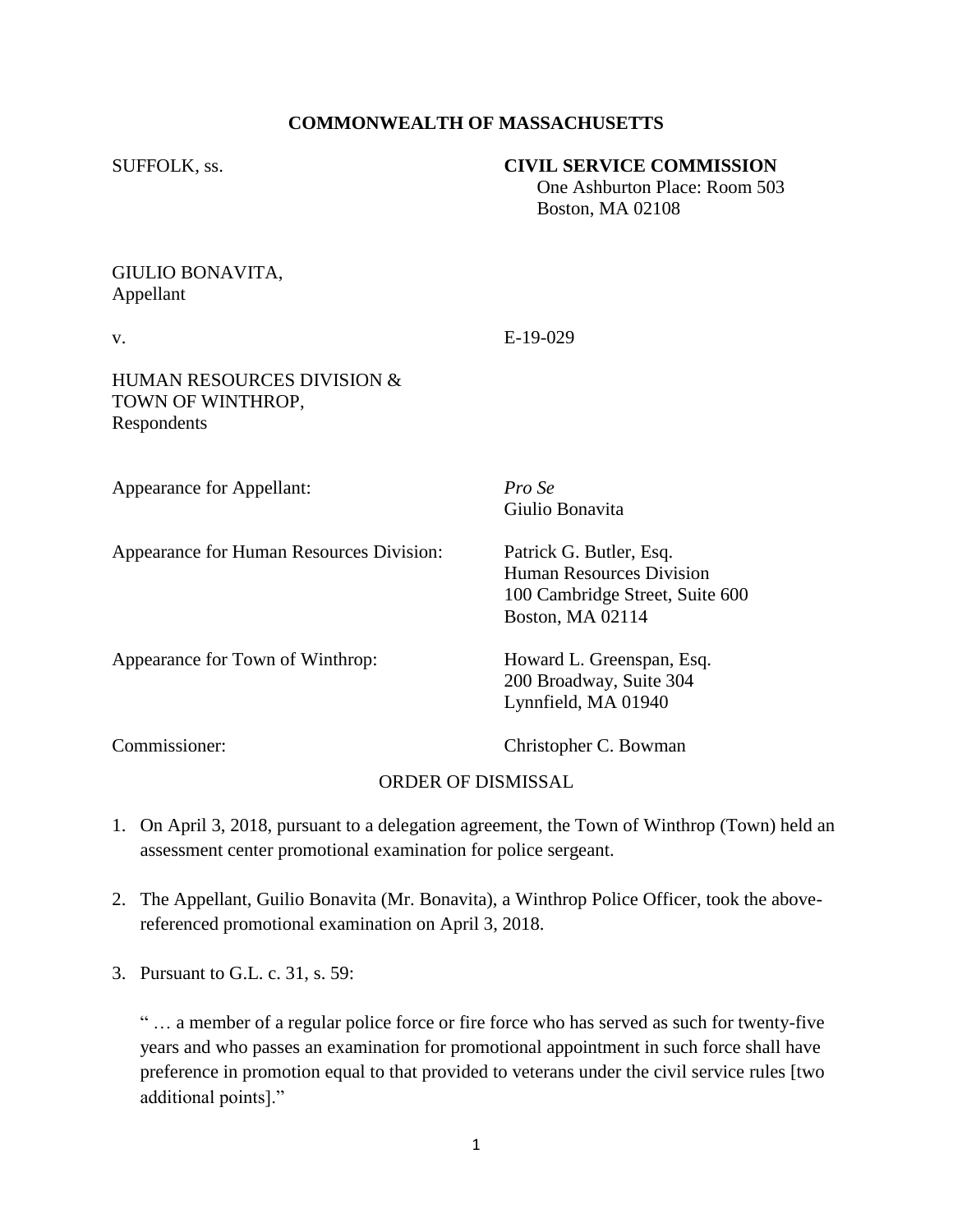- 4. HRD requires that time as a Reserve, Intermittent or Temporary Police Officer be submitted in the number of days or shifts worked for each year of the additional service. In accordance with M.G.L. Chapter 31, Section 59, HRD counts two hundred fifty days, or the equivalent thereof, of permanent reserve/intermittent service to be equivalent to one year of permanent full-time service in a regular police or fire force. (See DeFrancesco v. Human Resources Division, 21 MCSR 662 (2008))
- 5. Although Mr. Bonavita served as a reserve police officer as of 7/21/92, he has never provided HRD with an employment verification form with the number of days or shifts he worked as a reserve police officer.
- 6. Mr. Bonavita began serving as a permanent, full-time police officer in Winthrop as of 1/25/94.
- 7. Based on the above, Mr. Bonavita had served as a police officer for approximately 24 years and 2 months as of the date of the promotional examination on April 3, 2018. Thus, he did not qualify for the 2 points that is awarded to police officers with 25 years of service.
- 8. Two (2) Winthrop police officers took a make-up examination for police sergeant on October 25, 2018. Although one of the candidates was awarded 2 points for being a veteran, neither of the candidates received 2 points based on 25 years of service.
- 9. On February 7, 2019, Mr. Bonavita filed an appeal with the Commission, alleging that: a) he "did submit a letter for 25 years of service to receive 2 pts to my final passing score"; and b) "On October 25, 2018, a second Assessment Center (same exact test) was administered to two Winthrop Officers with Ryan Strategies. They were allowed to accrue time and credit up to October 25, 2018. I feel that as a member of the same Police Department and same Police Union that I also should be allowed to accrue the same time of credit as of October 25, 2018 giving me the 25 years of experience and 2 pts …".
- 10. On April 17, 2019, the Town filed a Motion to Dismiss Mr. Bonavita's appeal
- 11. On April 23, 2019, HRD filed a Motion for Summary Decision seeking dismissal of Mr. Bonavita's appeal.
- 12. Mr. Bonavita did not file a reply / opposition.